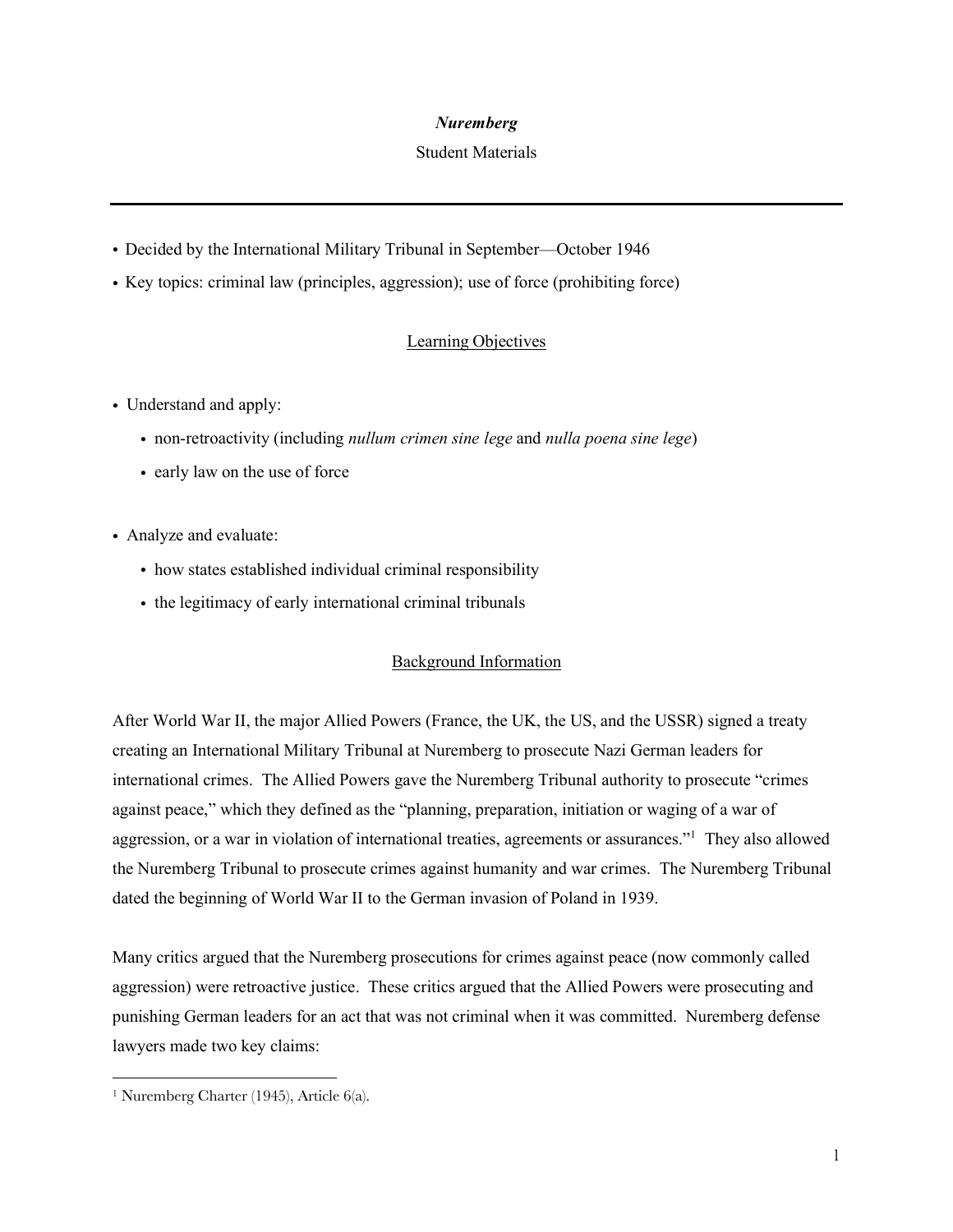- They argued that international law did not prohibit (or even define) "a war of aggression" in 1939.
- They argued that even if aggression was illegal, international law did not include individual criminal responsibility in 1939.

These arguments were (and continue to be) a major challenge to the legitimacy of the Nuremberg tribunal.

As you read this ruling, pay careful attention to how the Tribunal addresses these two separate questions:

- Was "aggression" illegal in 1939 under international law?
- Could individuals be held responsible for aggression in 1939?

In particular, pay careful attention to how the Tribunal invokes and uses various sources of law.

## Relevant Legal Texts

# Pact of Paris  $(1928)^2$

# Article I

The High Contracting Parties solemnly declare in the names of their respective peoples that they condemn recourse to war for the solution of international controversies and renounce it as an instrument of national policy in their relations with one another.

## Article II

The High Contracting Parties agree that the settlement or solution of all disputes or conflicts of whatever nature or of whatever origin they may be, which may arise among them, shall never be sought except by pacific means.

## Nuremberg Charter  $(1945)^3$

<sup>2</sup> Note that the Pact does *not* mention aggression, individual criminal responsibility, or punishment for Pact violations.

<sup>3</sup> Included in the London Agreement (1945), a treaty signed by France, the UK, the US, and the USSR.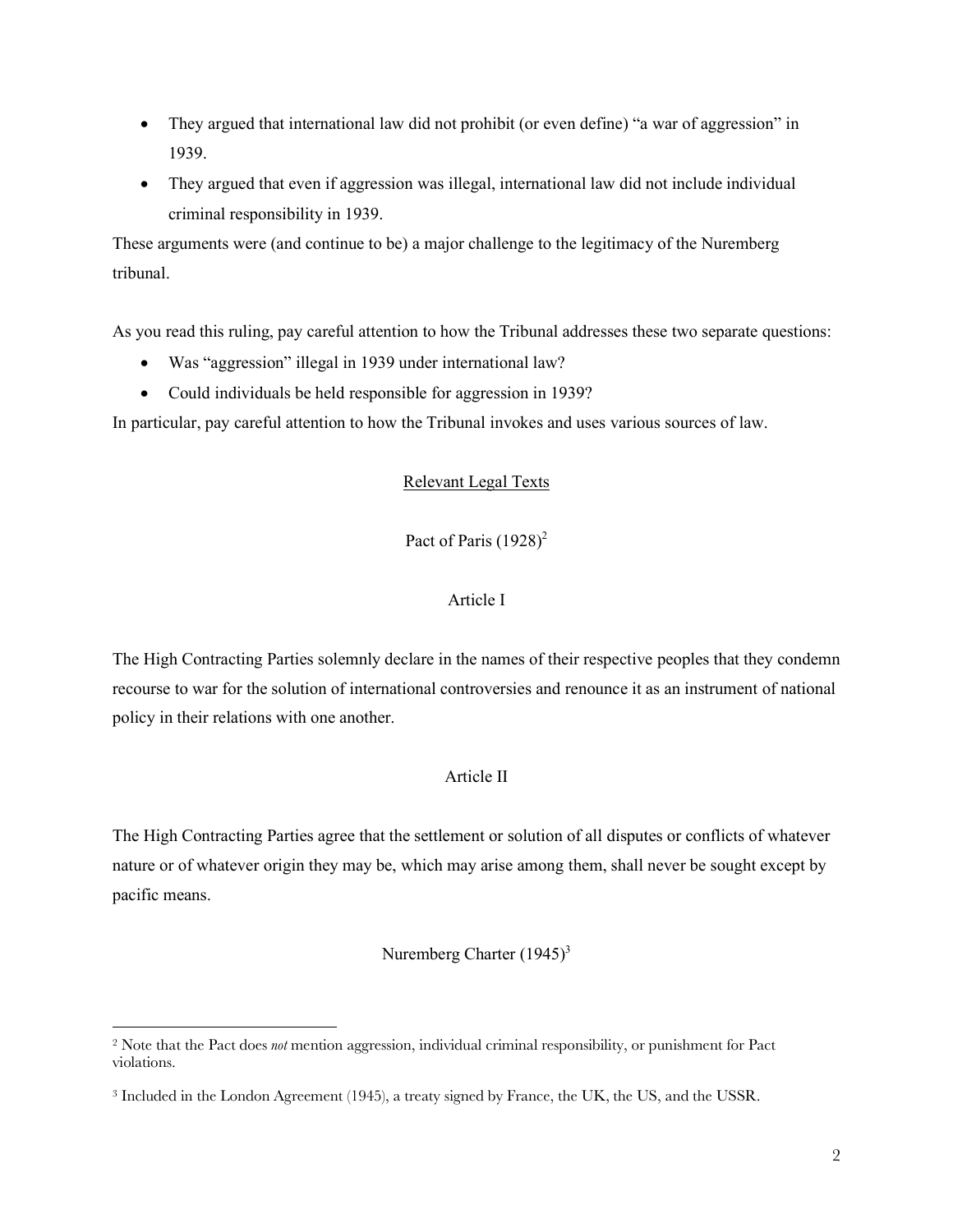#### Article 6

The Tribunal established … for the trial and punishment of the major war criminals of the European Axis countries shall have the power to try and punish persons who, acting in the interests of the European Axis countries, … committed any of the following crimes:

(a) *Crimes against peace*: namely, planning, preparation, initiation or waging of a war of aggression, or a war in violation of international treaties, agreements or assurances, or participation in a common plan or conspiracy for the accomplishment of the forgoing …

#### Judgment

The Tribunal begins by stating that it is bound by the Nuremberg Charter. It argues that the Allied Powers had authority to "legislate for the occupied [German] territories" and that it need not consider whether aggression was a crime before 1945. Yet it also argues that it will nonetheless rule on this issue "in view of the great importance of the questions of law involved."

The jurisdiction of the Tribunal is defined in the [Nuremberg] Charter, and the crimes coming within the jurisdiction of the Tribunal, for which there shall be individual responsibility, are set out in Article 6. The law of the Charter is decisive, and binding upon the Tribunal.

The making of the Charter was the exercise of the sovereign legislative power by the countries to which the German Reich unconditionally surrendered; and the undoubted right of these countries to legislate for the occupied territories has been recognized by the civilized world. The Charter is not an arbitrary exercise of power on the part of the victorious nations, but in the view of the Tribunal, as will be shown, it is the expression of international law existing at the time of its creation; and to that extent is itself a contribution to international law.

The signatory powers created this Tribunal, defined the law it was to administer, and made regulations for the proper conduct of the trial. In doing so, they have done together what any one of them might have done singly; for it is not to be doubted that any nation has the right thus to set up special courts to administer law. With regard to the constitution of the Court, all that the defendants are entitled to ask is to receive a fair trial on the facts and law.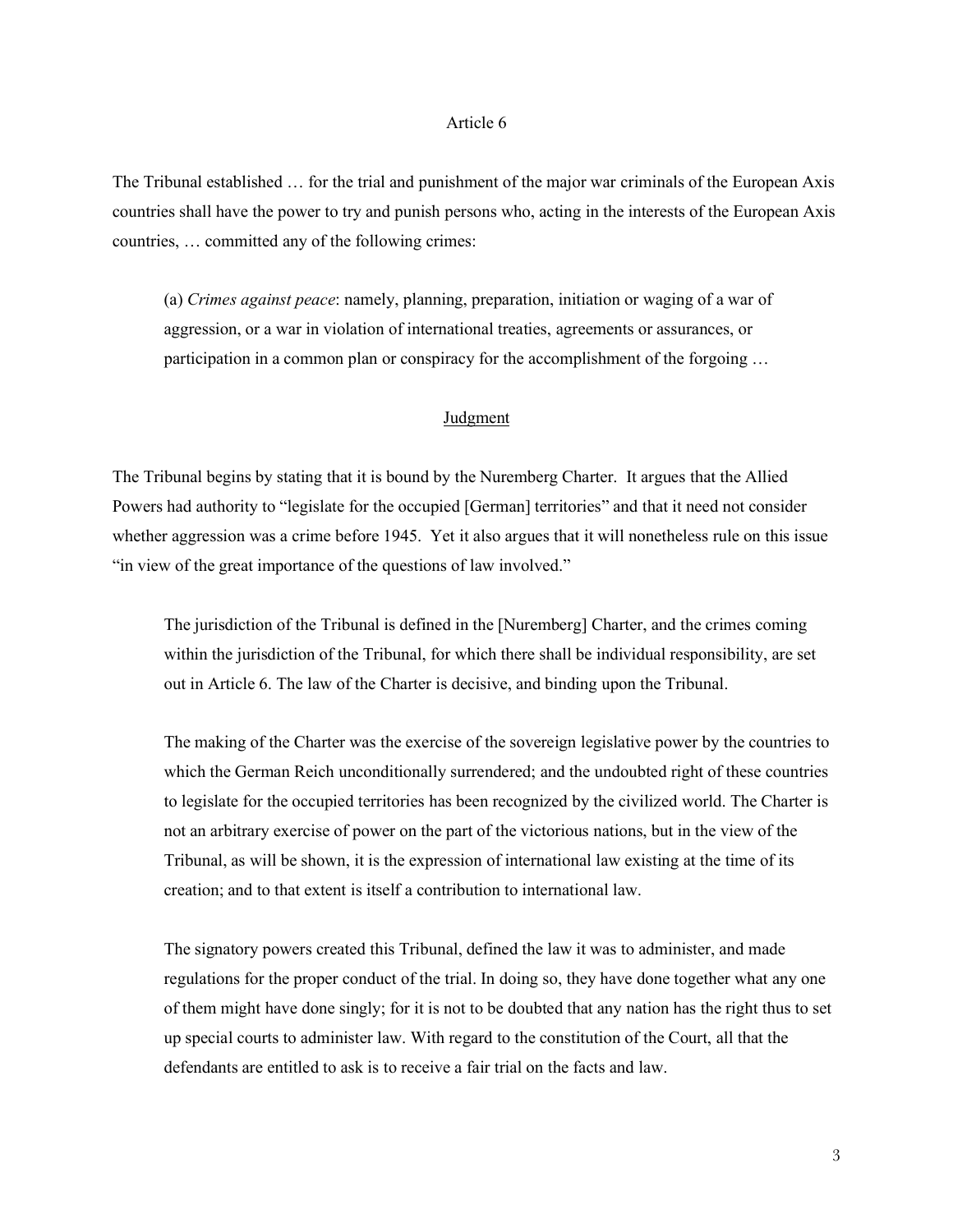The Charter makes the planning or waging of a war of aggression or a war in violation of international treaties a crime; and it is therefore not strictly necessary to consider whether and to what extent aggressive war was a crime before the [Nuremberg Charter]. But in view of the great importance of the questions of law involved, the Tribunal has heard full argument from the prosecution and the defence, and will express its view on the matter.

The Tribunal then discusses the principle of non-retroactivity. It describes the defense's claim that aggression was not a crime when World War II began and that no punishment for aggression was provided by international law. It then emphasizes that German leaders must have known that they were breaking international law when they decided to go to war in 1939:

It was urged on behalf of the defendants that a fundamental principle of all law—international and domestic—is that there can be no punishment of crime without a pre-existing law. "*Nullum crimen sine lege, nulla poena sine lege.*" It was submitted that *ex post facto* punishment is abhorrent to the law of all civilized nations, that no sovereign power had made aggressive war a crime at the time that the alleged criminal acts were committed, that no statute had defined aggressive war, that no penalty had been fixed for its commission, and no court had been created to try and punish offenders.

In the first place, it is to be observed that the maxim "*nullum crimen sine lege*" is not a limitation of sovereignty, but is in general a principle of justice. To assert that it is unjust to punish those who in defiance of treaties and assurances have attacked neighbouring states without warning is obviously untrue, for in such circumstances the attacker must know that he is doing wrong, and so far from it being unjust to punish him, it would be unjust if his wrong were allowed to go unpunished. Occupying the positions they did in the government of Germany, the defendants, or at least some of them, must have known of the treaties signed by Germany, outlawing recourse to war for the settlement of international disputes; they must have known that they were acting in defiance of all international law when in complete deliberation they carried out their designs of invasion and aggression. On this view of the case alone, it would appear that the maxim has no application to the present facts.

The Tribunal then describes the status of international law in 1939, when Germany decided to begin World War II: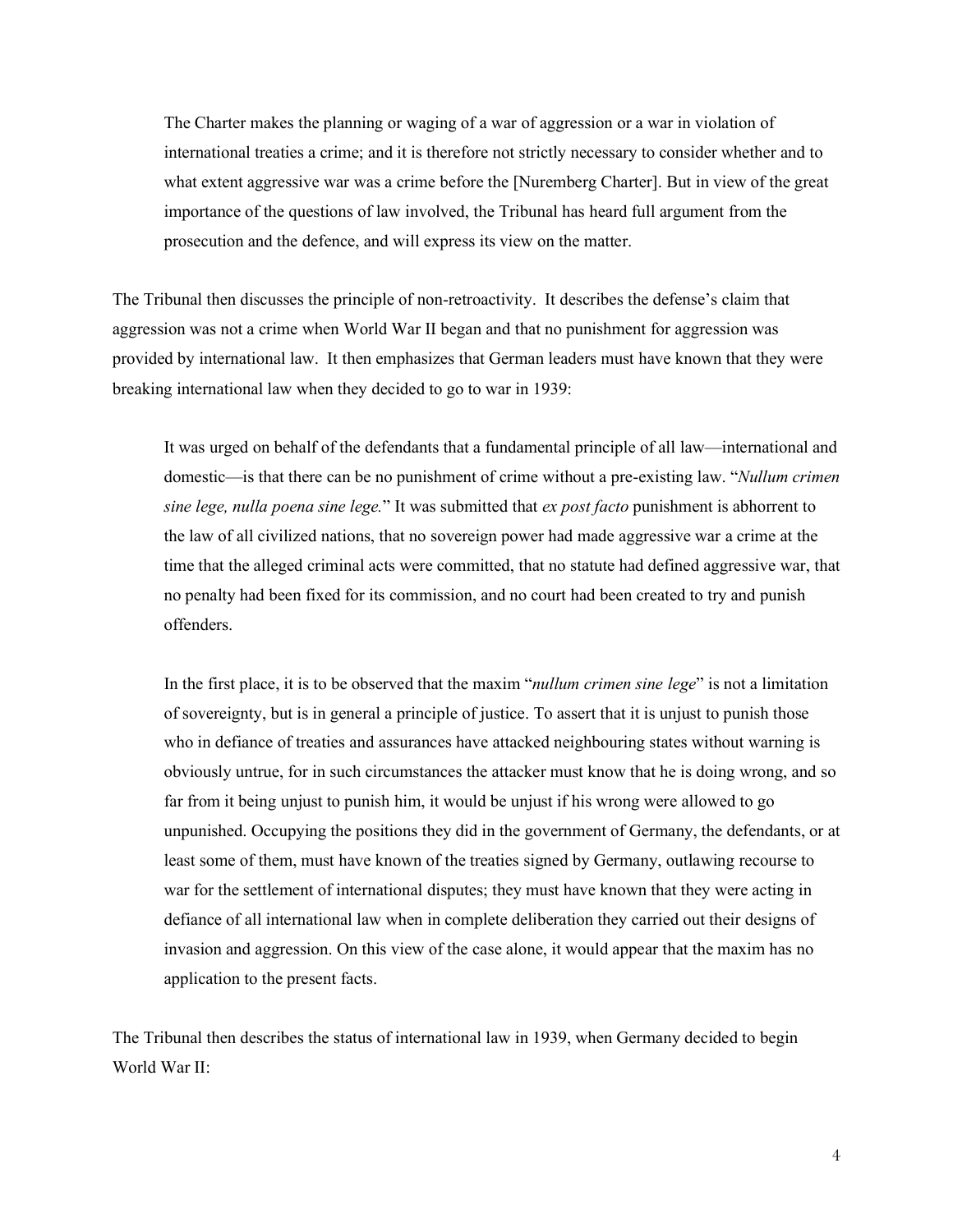This view is strongly reinforced by a consideration of the state of international law in 1939, so far as aggressive war is concerned … The question is, what was the legal effect of [the Pact of Paris]? The nations who signed the pact or adhered to it unconditionally condemned recourse to war for the future as an instrument of policy, and expressly renounced it. After the signing of the pact, any nation resorting to war as an instrument of national policy breaks the pact. In the opinion of the Tribunal, the solemn renunciation of war as an instrument of national policy necessarily involves the proposition that such a war is illegal in international law; and that those who plan and wage such a war, with its inevitable and terrible consequences, are committing a crime in so doing. War for the solution of international controversies undertaken as an instrument of national policy certainly includes a war of aggression, and such a war is therefore outlawed by the pact. As Mr. Henry L. Stimson, then Secretary of State of the United States, said in 1932:

War between nations was renounced by the signatories of the [Pact of Paris]. This means that it has become throughout practically the entire world … an illegal thing. Hereafter, when nations engage in armed conflict, either one or both of them must be termed violators of this general treaty law … We denounce them as law-breakers.

The Tribunal notes that the Hague Conventions of 1907—which created laws of armed conflict—do not expressly describe violations as crimes. Yet state routinely prosecuted individuals for war crimes in domestic military trials:

But it is argued that the pact does not expressly enact that such wars are crimes, or set up courts to try those who make such wars. To that extent the same is true with regard to the laws of war contained in the Hague Convention. The Hague Convention of 1907 prohibited resort to certain methods of waging war. These included the inhuman treatment of prisoners, the employment of poisoned weapons, the improper use of flags of truce, and similar matters. Many of these prohibitions had been enforced long before the date of the Convention; but since 1907 they have certainly been crimes, punishable as offences against the laws of war; yet the Hague Convention nowhere designates such practices as criminal, nor is any sentence prescribed, nor any mention made of a court to try and punish offenders. For many years past, however, military tribunals have tried and punished individuals guilty of violating the rules of land warfare laid down by this Convention. In the opinion of the Tribunal, those who wage aggressive war are doing that which is equally illegal, and of much greater moment than a breach of one of the rules of the Hague Convention. In interpreting the words of the Pact, it must be remembered that international law is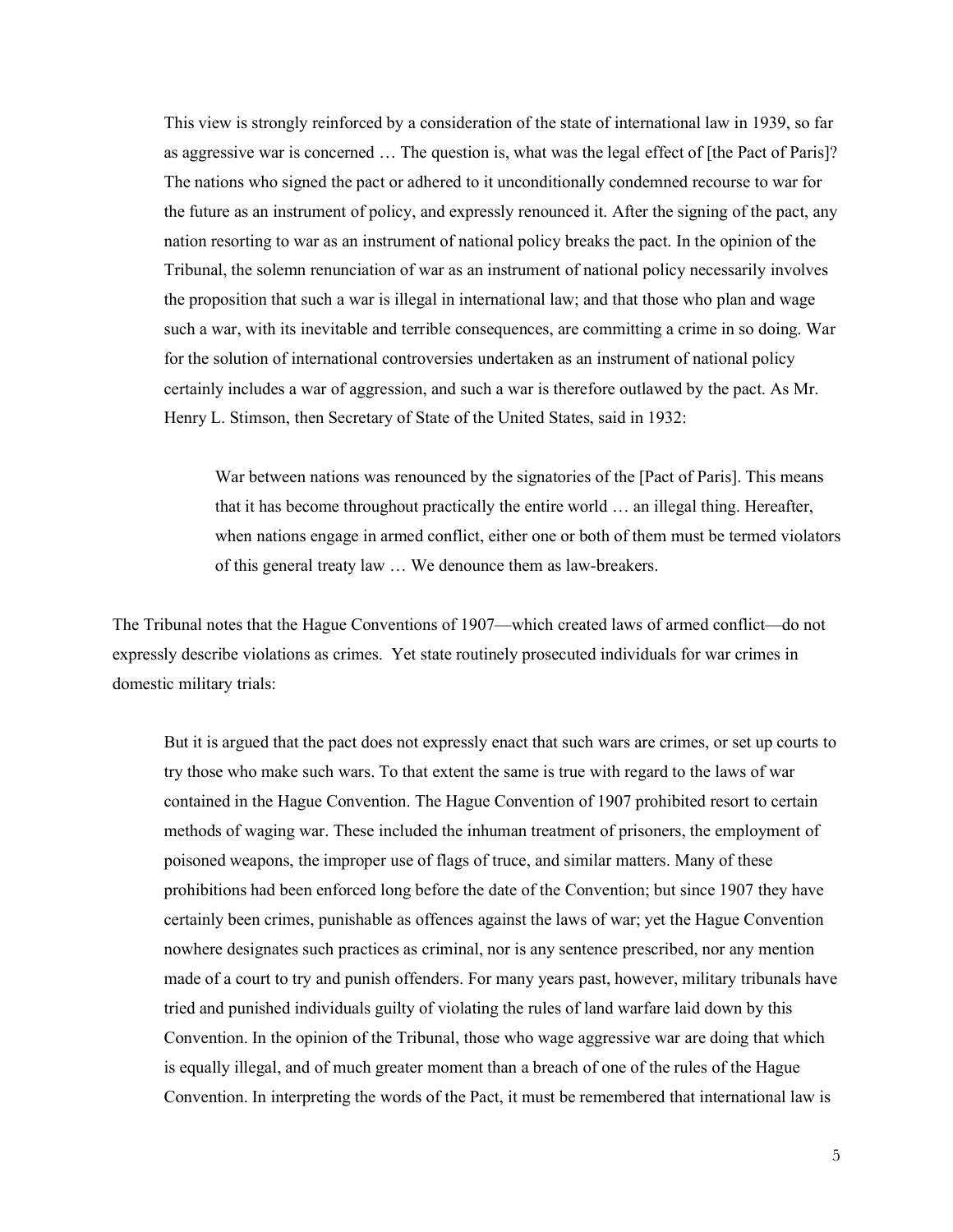not the product of an international legislature, and that such international agreements as the Pact of Paris have to deal with general principles of law, and not with administrative matters of procedure. The law of war is to be found not only in treaties, but in the customs and practices of States, which gradually obtained universal recognition, and from the general principles of justice applied by jurists and practised by military courts. This law is not static, but by continual adaptation follows the needs of a changing world. Indeed, in many cases treaties do no more than express and define for more accurate reference the principles of law already existing.

The Tribunal discusses numerous actions that occurred before the drafting of the Pact of Paris (1928):

The view which the Tribunal takes of the true interpretation of the Pact is supported by the international history which preceded it. In the year 1923 the draft of a Treaty of Mutual Assistance was sponsored by the League of Nations. In Article I the treaty declared "that aggressive war is an international crime," and that the parties would "undertake that no one of them will be guilty of its commission." The draft treaty was submitted to twenty-nine states, about half of whom were in favour of accepting the text. The principal objection appeared to be in the difficulty of defining the acts which would constitute "aggression," rather than any doubt as to the criminality of aggressive war. The preamble to the League of Nations 1924 Protocol for the Pacific Settlement of International Disputes ("Geneva Protocol"), after "recognising the solidarity of the members of the international community," declared that "a war of aggression constitutes a violation of this solidarity and is an international crime." It went on to declare that the contracting parties were "desirous of facilitating the complete application of the system provided in the Covenant of the League of Nations for the pacific settlement of disputes between the states, and of ensuring the repression of international crimes." The Protocol was recommended to the members of the League of Nations by a unanimous resolution in the Assembly of the forty-eight members of the League. These members included Italy and Japan, but Germany was not then a member of the League.

Although the Protocol was never ratified, it was signed by the leading statesmen of the world, representing the vast majority of the civilized states and peoples, and may be regarded as strong evidence of the intention to brand aggressive war as an international crime.

At the meeting of the Assembly of the League of Nations on 24th September, 1927, all the delegations then present (including the German, the Italian and the Japanese) unanimously adopted a declaration concerning wars of aggression. The preamble to the declaration stated: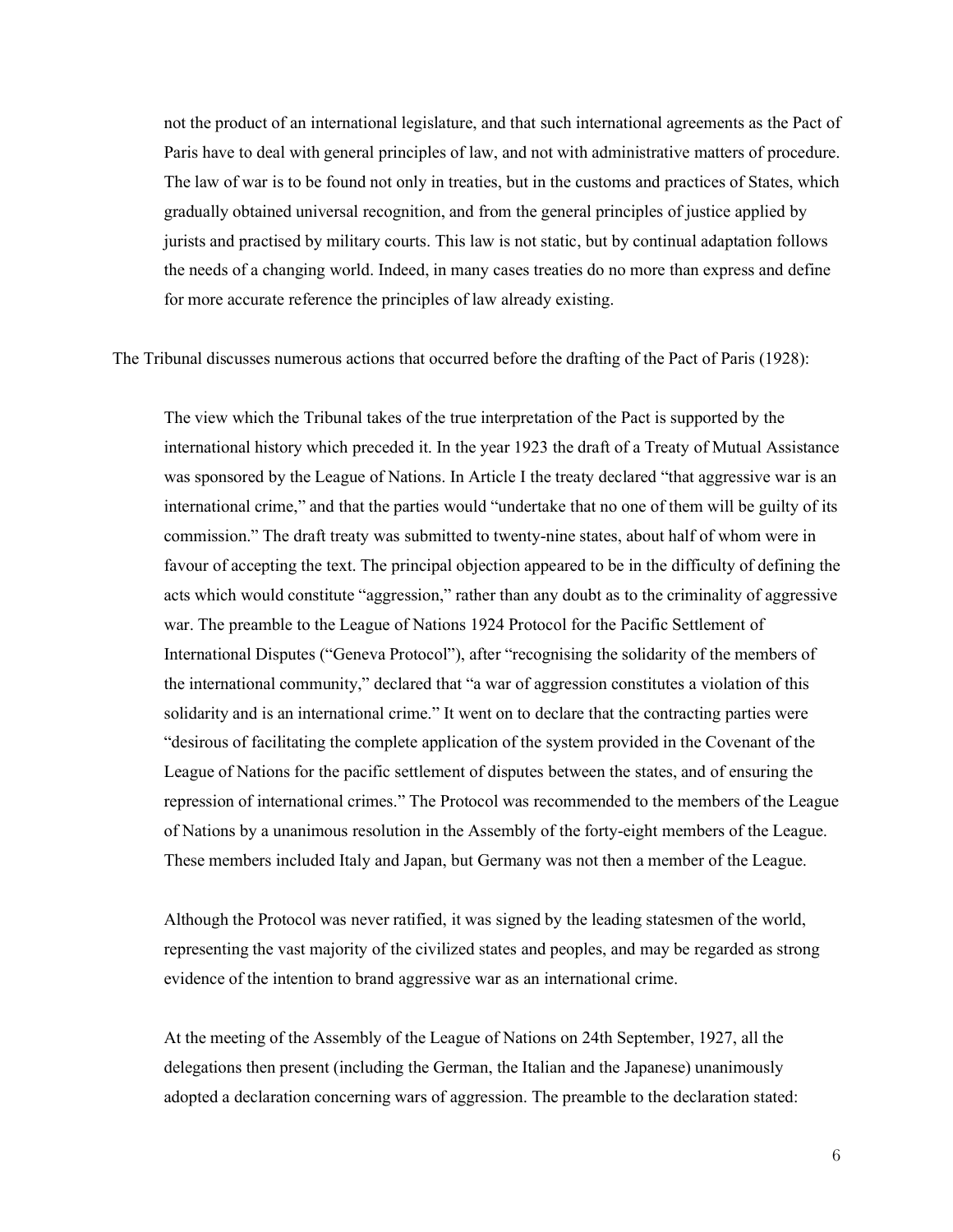The Assembly: Recognizing the solidarity which unites the community of nations; Being inspired by a firm desire for the maintenance of general peace; Being convinced that a war of aggression can never serve as a means of settling international disputes, and is in consequence an international crime …

The unanimous resolution of 18th February, 1928, of twenty-one American republics at the sixth … Pan-American Conference, declared that "war of aggression constitutes an international crime against the human species".

All these expressions of opinion and others that could be cited, so solemnly made, reinforce the construction which the Tribunal placed upon the Pact of Paris that resort to a war of aggression is not merely illegal, but is criminal. The prohibition of aggressive war demanded by the conscience of the world finds its expression in the series of pacts and treaties to which the Tribunal has just referred.

It is also important to remember that Article 227 of the Treaty of Versailles provided for the constitution of a special tribunal … to try the former German Emperor "for a supreme offence against international morality and the sanctity of treaties." The purpose of this trial was expressed to be "to vindicate the solemn obligations of international undertakings, and the validity of international morality." In Article 228 of the Treaty, the German government expressly recognized the right of the Allied Powers "to bring before military tribunals persons accused of having committed acts in violation of the laws and customs of war."

The Tribunal then shifts to the issue of individual criminal responsibility. It begins by summarizing the argument that the decision to go to war is an act of state, for which individuals cannot be responsible:

It was submitted that international law is concerned with the actions of sovereign states and provides no punishment for individuals; and further, that where the act in question is an act of state, those who carry it out are not personally responsible, but are protected by the doctrine of the sovereignty of the state. In the opinion of the Tribunal, both these submissions must be rejected.

The Tribunal then argues that individuals have duties under international law: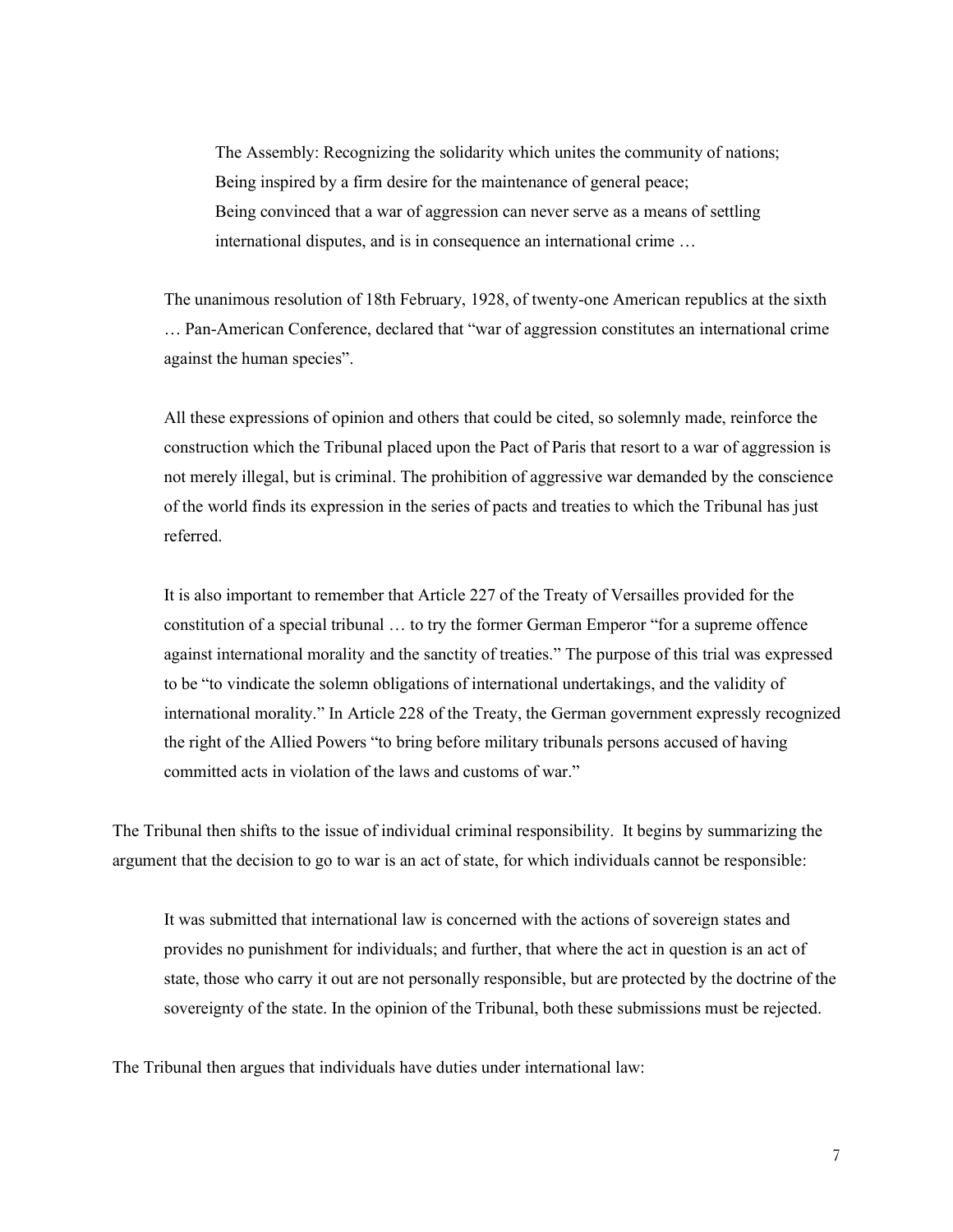That international law imposes duties and liabilities upon individuals as well as upon States has long been recognized. In the recent case of *Ex parte Quirin* …, before the Supreme Court of the United States, persons were charged during the war with landing in the United States for purposes of spying and sabotage. The late Chief Justice Stone, speaking for the Court, said:

From the very beginning of its history this Court has applied the law of war as including that part of the law of nations which prescribes for the conduct of war, the status, rights and duties of enemy nations as well as enemy individuals.

He went on to give a list of cases tried by the courts, where individual offenders were charged with offences against the laws of nations, and particularly the laws of war. Many other authorities could be cited, but enough has been said to show that individuals can be punished for violations of international law. Crimes against international law are committed by men, not by abstract entities, and only by punishing individuals who commit such crimes can the provisions of international law be enforced.

The provisions of Article 228 of the Treaty of Versailles already referred to illustrate and enforce this view of individual responsibility.

Finally, the Tribunal argues that the defendants cannot claim immunity from international criminal prosecutions and punishment:

The principle of international law, which under certain circumstances protects the representatives of a state, cannot be applied to acts which are condemned as criminal by international law. The authors of these acts cannot shelter themselves behind their official position in order to be freed from punishment in appropriate proceedings. Article 7 of the Charter expressly declares:

The official position of defendants, whether as heads of state, or responsible officials in government departments, shall not be considered as freeing them from responsibility, or mitigating punishment.

On the other hand the very essence of the Charter is that individuals have international duties which transcend the national obligations of obedience imposed by the individual state. He who